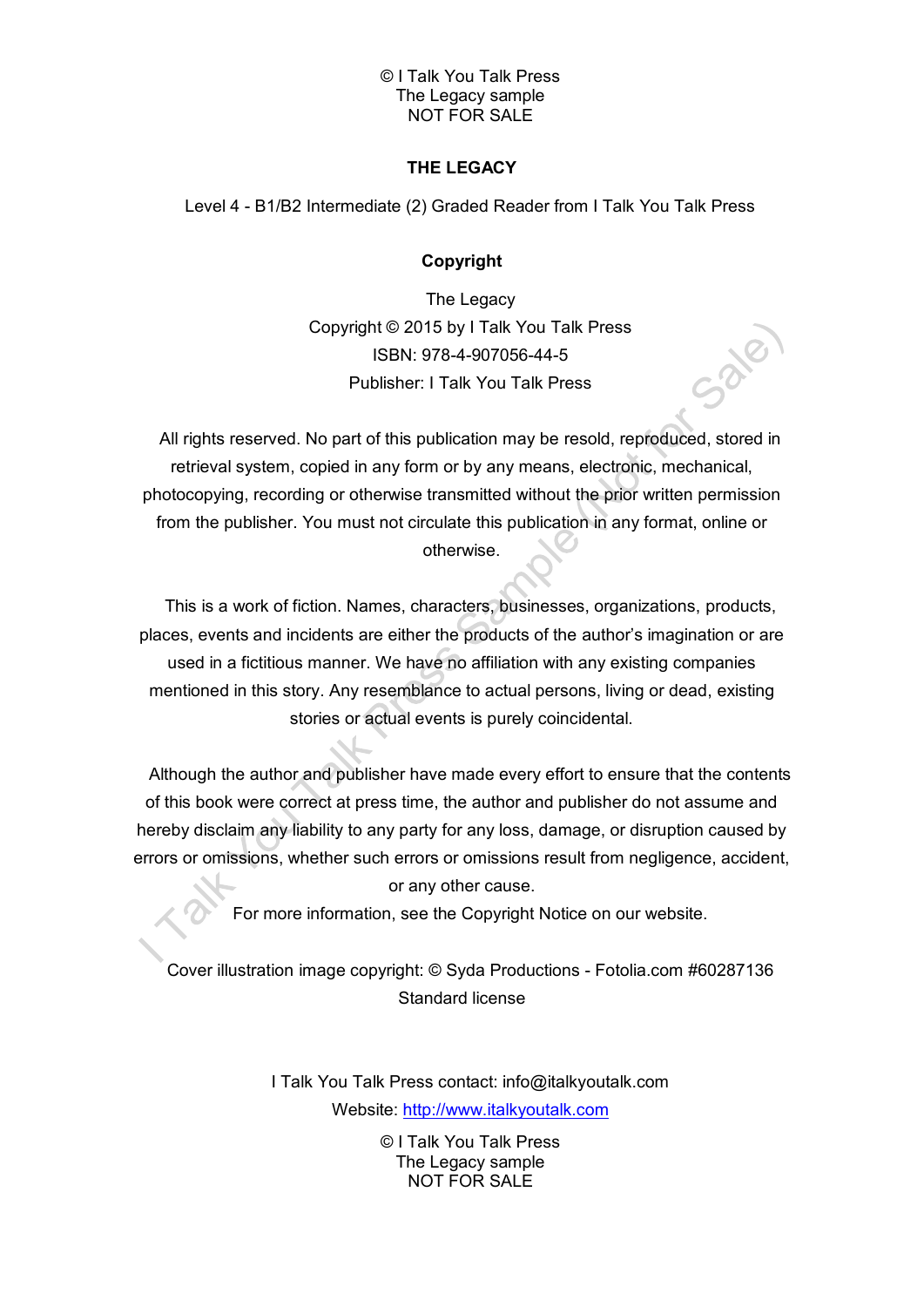## **1. A new flatmate**

Beth Whitley-Sneddon lived in a flat about 3km from the centre of Manchester. She shared the flat with her best friend Penny Green. Beth was a secretary for the manager of a big department store in the centre of Manchester. Penny worked for an insurance company.

Beth was tall and slim. She had long silvery blonde hair and green eyes. Penny was small and round with shiny black hair and big brown eyes. Beth and Penny liked fashion very much, but they did not have a lot of money. They bought handbags and shoes in sales and on the Internet. They bought most of their clothes in second-hand shops. Beth was good at sewing. She could alter clothes to fit her and Penny.

At the beginning of winter, Beth wanted a new warm coat. She walked to work every day, and it was often very cold. She found a very good coat in a second-hand shop. It was a coat for a man. It was grey and the material was made from cashmere and wool. But there was a hole in one of the sleeves, so it was very cheap. Beth paid five pounds for the coat. She took it home and cut it up. She made a beautiful warm coat for herself. It was very stylish and it looked very, very expensive. Even at the department store, no one realized that Beth had made her own coat.

"Beth's family must have a lot of money," said the other secretaries. "Her clothes are fabulous."

One night in January, Penny came home from work late. Beth was sitting in the living room watching TV.

"Beth! Beth! I have great news!" Penny shouted as she walked into the living room. Beth smiled at her friend. "You are very excited. What happened?"

"The boss called me into her office. They want me to go and work in the head office in London! Isn't it wonderful?"

Beth laughed. "Of course, Mike is in London, so I guess you said 'yes'!"

Mike was Penny's boyfriend. He was working for a computer company in London. He and Penny could not see each other very much. Penny missed him.

"Of course I said 'yes'! Mike and I will be in the same city! I will be able to see him all the time!"

"I'm so happy for you," said Beth. "It's great news. When will you move to London?"

"At the end of the month! I can't wait!" said Penny. Then she looked serious. "There is only one bad thing."

"What's that?" asked Beth.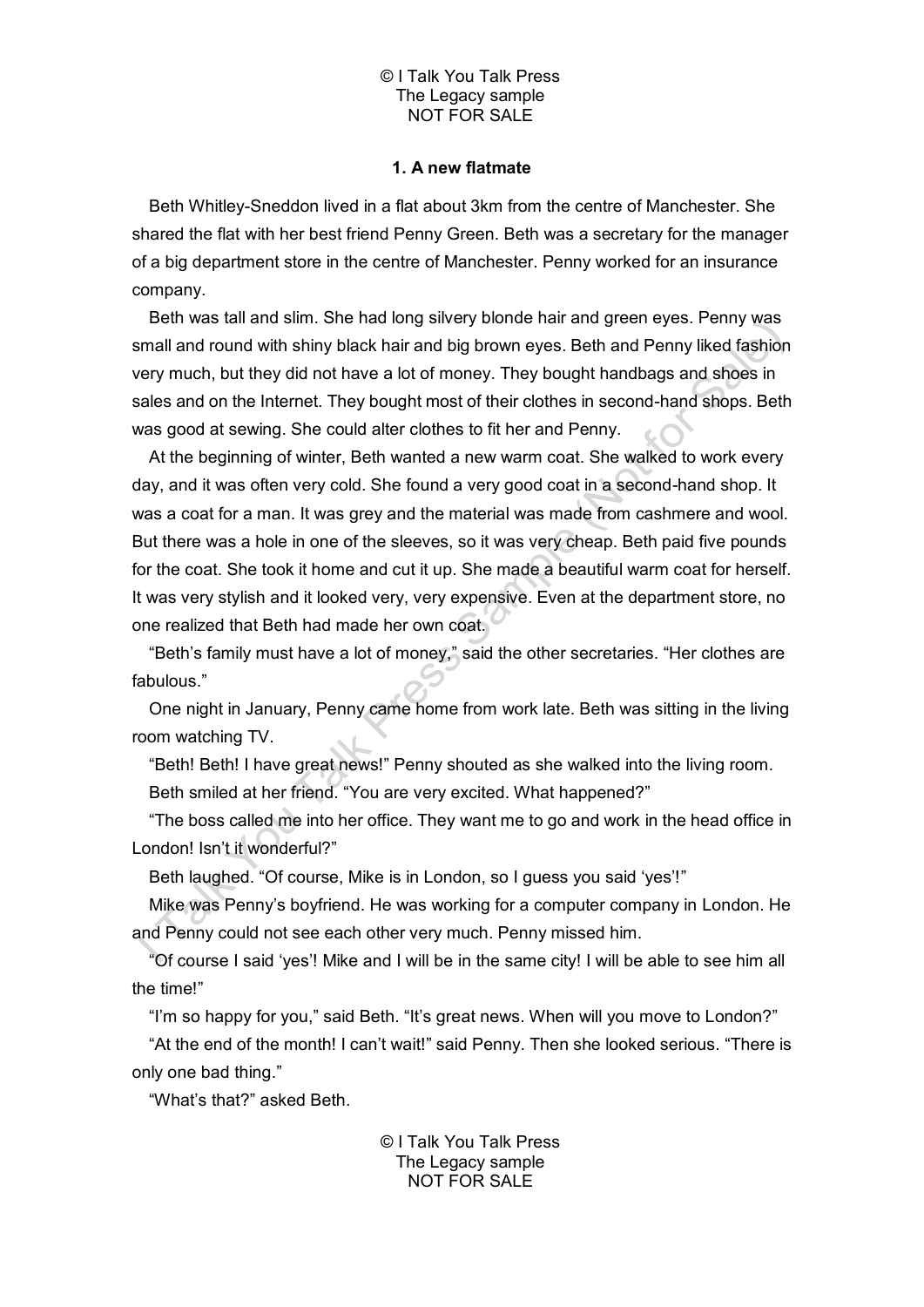"I don't want to leave you. I will miss you very much. And this flat is too expensive for one person. What will you do?"

Beth stood up and hugged her friend. "Don't worry. I will think of something," she said. "Maybe I can find a cheap flat for one person."

Two days later Penny called Beth at work. "They are hiring a new person to do my job here. Her name is Margot Rottle. She is moving from Newcastle to Manchester. She asked about a flat. She can take my place in our flat. That's good news, isn't it?"

Beth was not sure. Beth was shy. She didn't know if she wanted to share a flat with a stranger. But she didn't want Penny to worry about her. So Beth agreed. Mike drove up from London at the end of January. Beth, Penny and Mike packed Penny's belongings into the car.

Penny and Beth hugged, and they both cried a little.

"I know you won't be lonely," said Penny. "Margot will move into the flat next week. So you will have a new friend. I will come to Manchester soon to see you and then I will meet Margot. And you must come to London for a weekend as soon as I find somewhere to live."

Beth smiled. "I'll do that," she said. "Good luck!"

Mike and Penny got into the car and drove away.

Beth went back into the flat building and slowly climbed the stairs. She felt lonely. *I will miss Penny so much,* she thought. *I hope Margot is nice.*

# **2. A cold wet day**

It was the end of the first week in February. Beth was walking home from work. It was cold and raining heavily. There was a lot of water on the road. Every time a car went past her, water sprayed up from the road. The bottom of her coat and her boots were very wet.

Beth was uncomfortable. She was also unhappy. Penny sent texts and emails every day. She was enjoying London very much.

Beth missed Penny a lot. The new flatmate, Margot, was so different from Penny. Margot always forgot to buy food. Then she ate the food that Beth had bought. She didn't clean the bathroom. She used Beth's cosmetics. This made Beth angry. Cosmetics were expensive, and Beth saved for a long time to buy them. After a few days, she asked Margot not to use them. She said, "Please use your own cosmetics, Margot."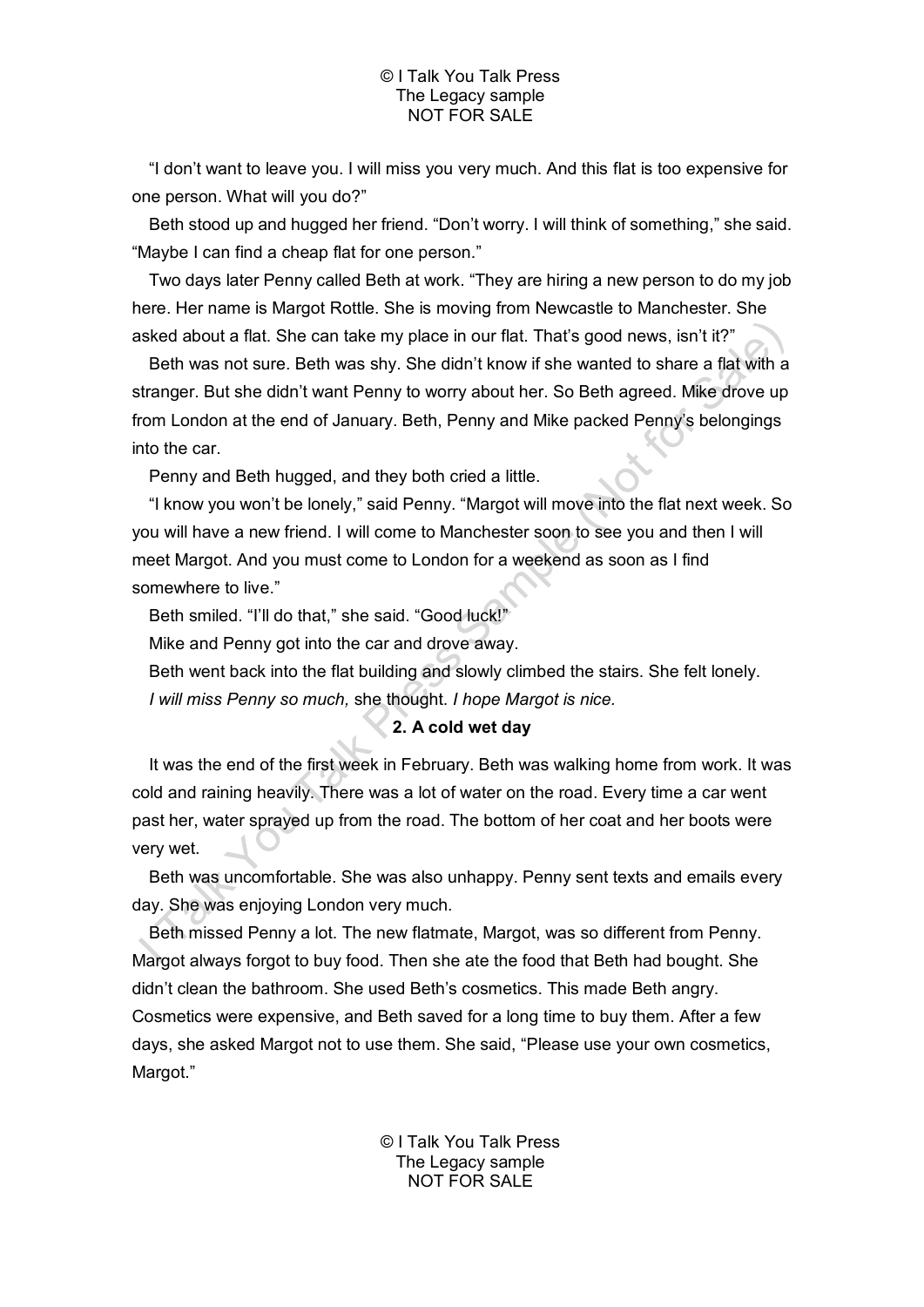Margot seemed surprised. "But why? You have the latest colours. I like your makeup more than mine. And I want to borrow your red handbag tomorrow. It will match my jacket very well. Shall I take it from your bedroom now?"

Beth sighed as she walked along the cold wet footpath. Then she said to herself, *Cheer up. It's not so bad. Penny and I had so much fun together. She was the perfect flatmate. Of course a new flatmate will not be as nice as Penny.*

Then she smiled. *I'm lucky Margot is so much bigger than me. She can take my bags and scarves and jewellery and makeup, but my clothes are all too small for her. She can't take those!*

When Beth reached the flat, Margot was in the bath.

*I suppose she will use all the hot water again,* thought Beth. *Never mind. I can have a shower in the morning.*

Beth hung her coat up on the door of her closet to dry. She looked around the room. *Margot has been in here again,* she thought. *I wonder why she is always looking in my drawers. I guess she is looking for things to borrow. I am pleased I have a password on my computer. Otherwise I guess she would read all my emails too.*

Beth went into the kitchen. She poured herself a glass of wine and started to cook dinner for herself. She was making pasta with tomato and cauliflower sauce when Margot walked in.

"I got wet coming back from work," said Margot. "So I took a bath to warm myself up." Margot took the bottle of wine out of the refrigerator and poured herself a glass.

"What are you cooking?" she asked Beth.

"I'm making myself some pasta for dinner," answered Beth. "I will be finished soon and then you can have the kitchen."

"Oh, I forgot to go shopping today. I'll just have some of your pasta," said Margot.

"I am only cooking enough for one person," said Beth. She felt angry.

Margot looked in the pot. "I think there is enough for two," she said. "You don't eat very much. Call me when it is ready."

Margot went into the living room and turned on the TV.

Beth felt very, very angry, but she finished cooking the pasta and made a salad with salami and peppers. She carried the food into the living room and put it on the small dining table in the corner. She put plates and forks on the table.

"Oh, it's ready," said Margot. "Good. Would you like another glass of wine?" Margot went into the kitchen and brought out the bottle of wine from the refrigerator.